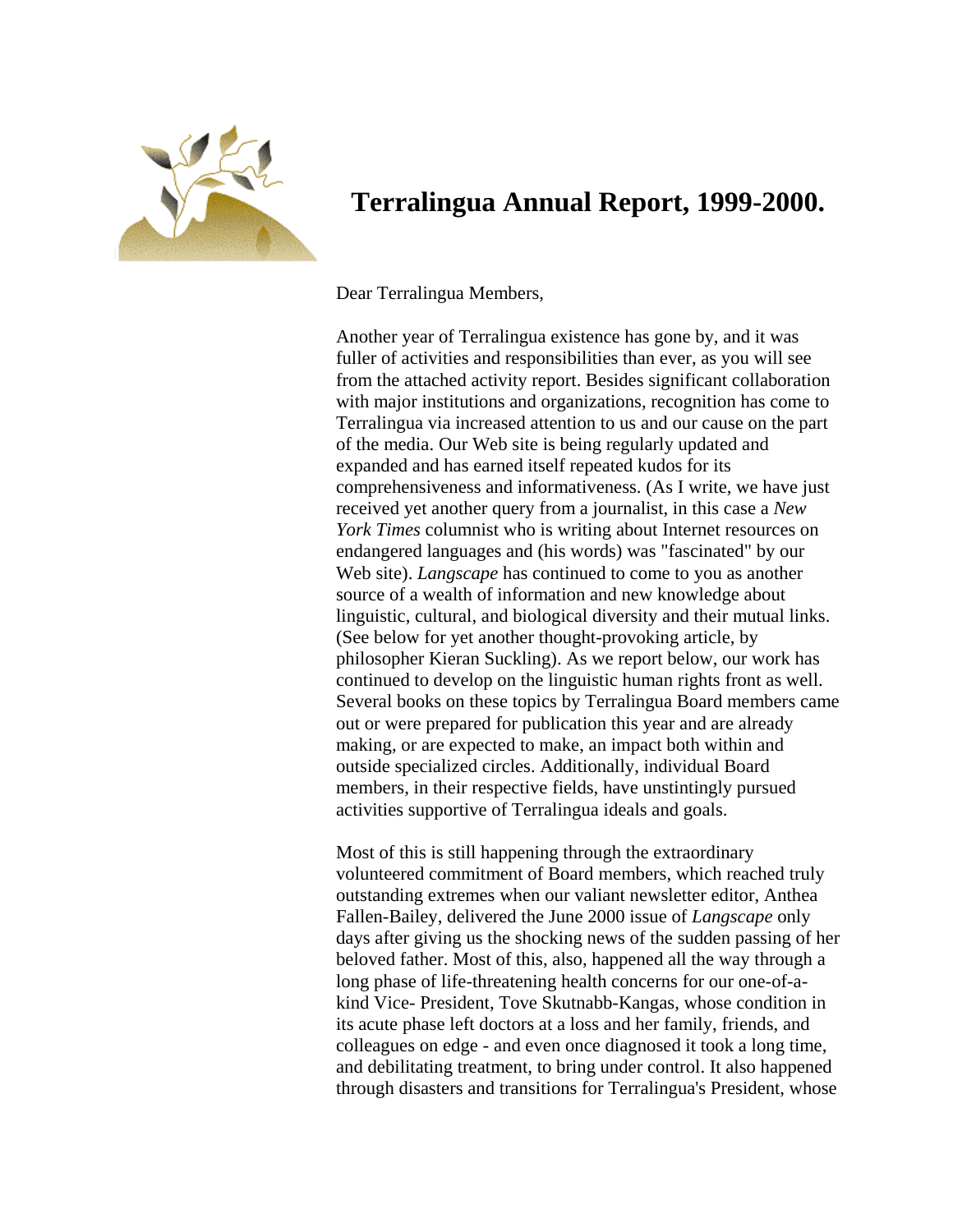Evanston, Illinois apartment was partially destroyed by a fire just shortly before she was set to pack and move to Washington, D.C. After the dust settled (or the smoke dissipated, as the case may be), she did indeed pack and move and is now happily settled (well, almost settled) in the U.S. capital, where a Terralingua office (home office for now!) is also being established.

I dwell on such personal matters in part because this is the human face of the Terralingua Board - and it is always good to remember that such exists; in part to further stress the extent of our achievements even under the hardship conditions that life brought to several of us. But I could not omit mentioning the support we received from you, our members. You heard last year's appeal for membership renewals and donations and generously helped us move toward our stated goal of raising a still very modest **\$5000** in the year 2000 to cover our most basic operating and infrastructure expenses. As of September, we are delighted to inform you that you have taken us **\$3,070** close to that goal. This, among other things, has finally allowed us to establish our own internet domain, www.terralingua.org, along with Web hosting and e-mail services. Our sincerest thanks to all of you who have thus shown your trust and appreciation for what we are doing, along with a renewed invitation to each and every one of you to contribute, or contribute again, if you can so do. Let us reach (or, why not, surpass!) our funding goal for this year!

Additional support will enable us, for instance, to acquire a secure server and a credit card facility **(\$300 in equipment and \$500 a year)**, allowing for the receipt of credit card payments either directly or via the internet - a much easier way of contributing and essentially the only convenient one for non-U.S. residents. This should help us increase the level of support coming to us through memberships and individual donations. It bears mentioning that we are, at last, gearing up for a concerted quest for support from funding institutions - in this, it also bears mentioning, greatly aided by another wonderful volunteer, Ben Willman, who designed a new, smart Terralingua brochure that is bound to take us "to the next level" in terms of public image. As a part of the Terralingua portfolio we're putting together to present to foundations, we need to have copies of this brochure professionally printed **(\$250)**. Finally, in order to increase our chances of success with foundations, we need to develop a long-term plan and funding strategy for Terralingua. That will be the main topic for discussion in the upcoming Terralingua Board meeting. At the same time, in this connection we may find it useful to engage the services of one of the support organizations that help fledgling non-profits build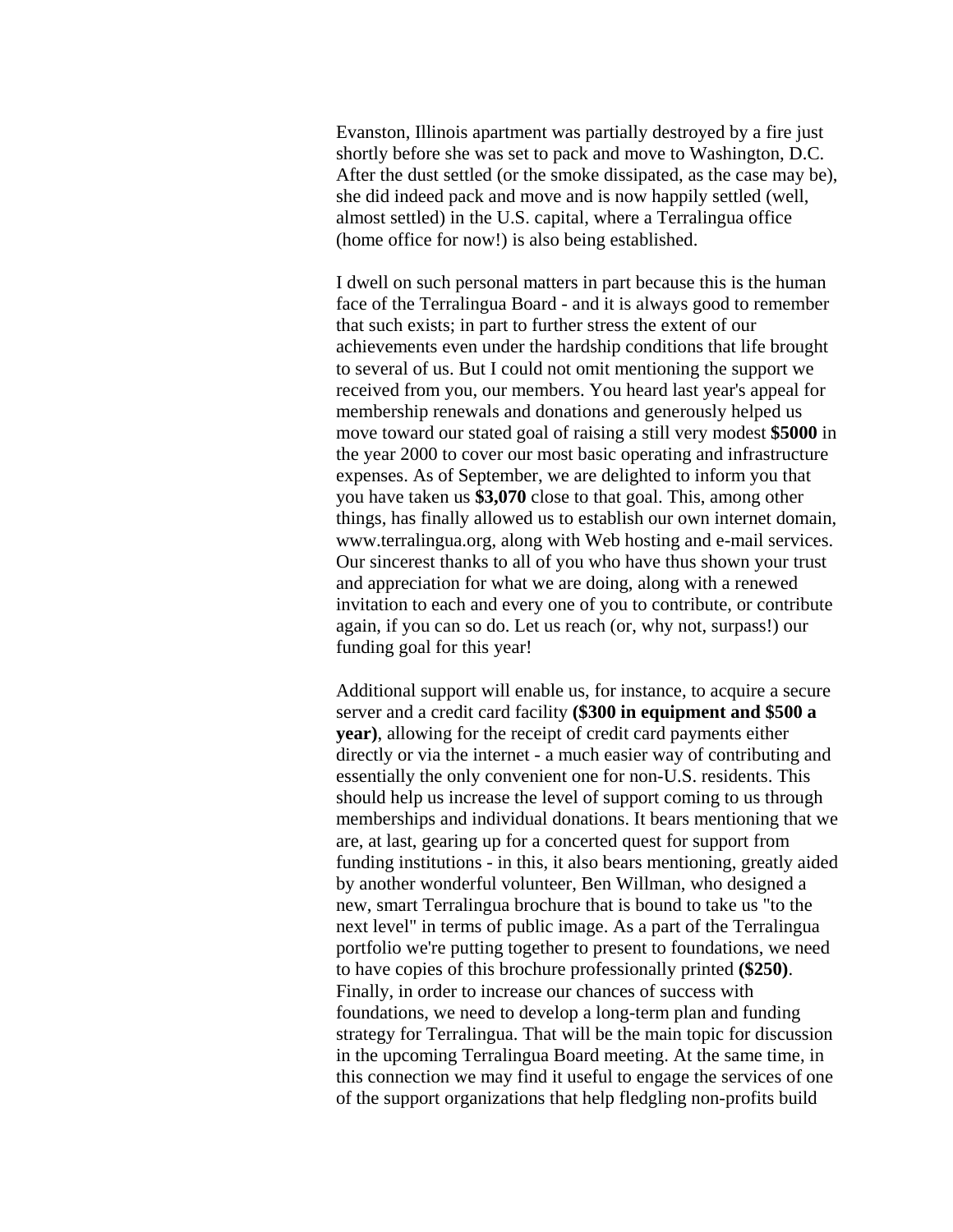their profile. Although a sliding scale is applied, these services might cost us **\$500-1500**, depending on the number of hours needed.

Thus, even as we work toward becoming fully funded, we still need to count on your, the members', support as our lifeline to keep us going through thick and thin! Please do continue to give as generously as you can. The Treasurer's report below will give you an idea of how your money was spent this year. We trust that you'll find it was spent wisely and put to its best use in supporting many of the activities described below.

In closing, on behalf of the Terralingua Board of Directors, let me express my gratitude to all of you for having stayed with us and supported us for one more year. We look forward to continuing to serve you in the future. Best regards,

Luisa Maffi, President.

## **Annual Report of Activities, 1999-2000.**

Terralingua in the press and other media. The past year saw an almost exponential increase of media attention to the topic of endangered languages and the impending linguistic diversity crisis. It even seems to begin to seep into the public consciousness that there may be some relation between this crisis and the biodiversity crisis, and that both of these issues are related to matters of human rights.

We in Terralingua can only feel rewarded by these developments, since we have been working so hard for half a decade now to see them happen. Adding to the reward, in 1999-2000 we have had our fair share of recognition in several media outlets, research reports, and books. Amongst these we can cite an article in *The Futurist*  (August-September 1999) and one in *Whole Earth Magazine*  (Spring 2000). Both mention our Web site as a rich source of information, the latter even as a "cornucopia" and "perhaps the best on the Web". The former also includes photos of Terralingua Board member Martha Macri and Advisory Panel member Michael Krauss at work on language documentation and revitalization, and photographs from Advisory Panel member Margaret Florey's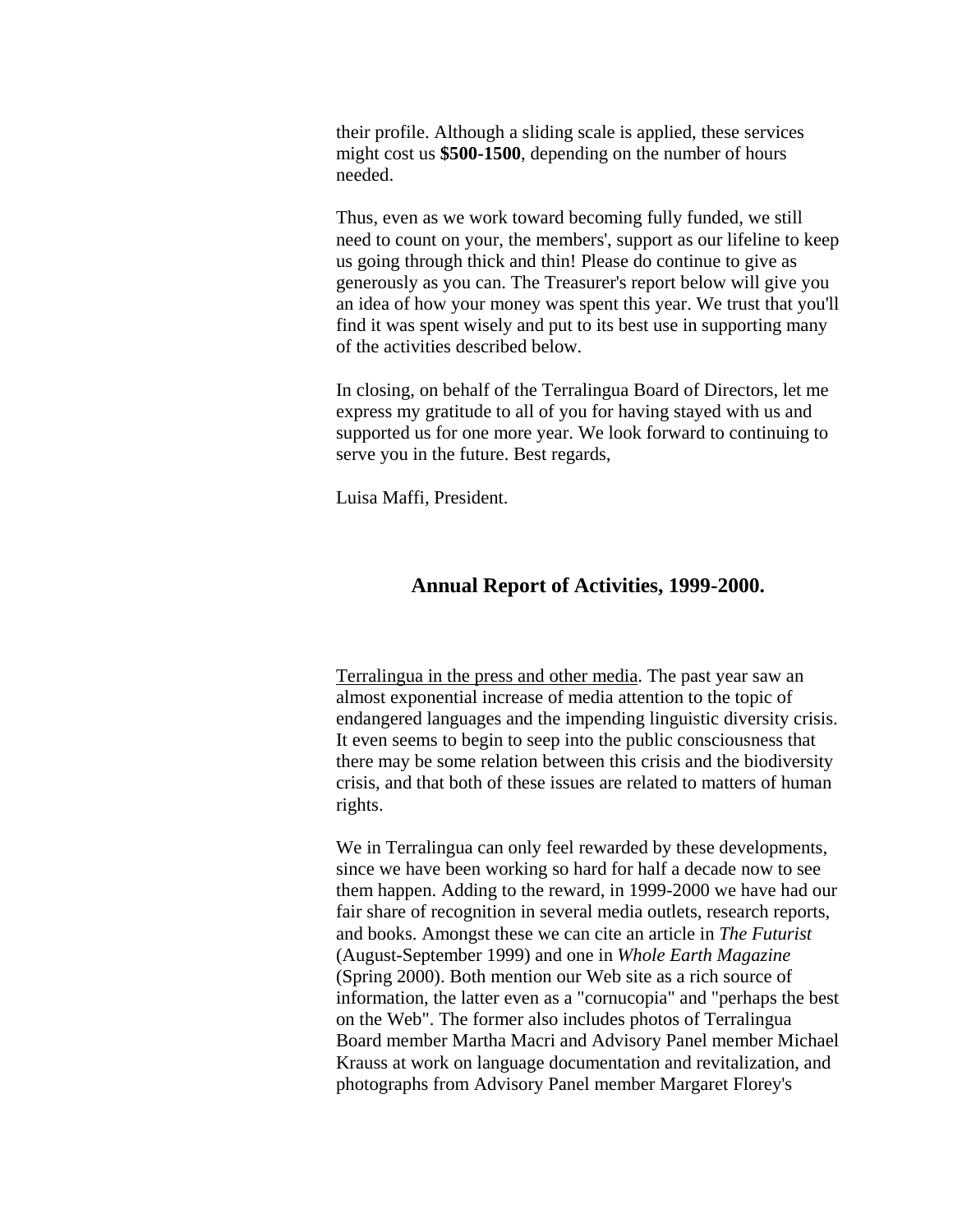fieldwork with speakers of the endangered language Alune (Maluku, Indonesia).

Maffi was interviewed (in Spanish) on linguistic diversity for the B.B.C. Latin American program "Via Libre", which aired in December 1999. We were consulted by R.A.I.-Radiotelevisione Italiana (Italian national television) in relation to a training programme on "variety and translations of human codes and languages" addressed to R.A.I. journalists and C.E.Os. (Naples, June 2000). The Terralingua Web site was prominently on display in a section devoted to linguistic diversity, and trainees also watched a compilation of some of the videos Terralingua had compiled (in collaboration with Virtual Learn) for the video screening "Nature and Culture: preserving the diversity of life" presented in April 1999 at the Field Museum of Natural History in Chicago.

Interestingly, we were also consulted for (and our contribution was later acknowledged in) the occasional paper "Variety and Values: a sustainable response to globalization?", prepared by Solitaire Townsend for British Telecommunications. A remarkably well written, general-audience paper on biological and cultural diversity (including linguistic diversity) and what is happening to it in a globalizing world, meant for a readership of C.E.Os. from the point of view of corporate responsibility and responsible business, and whose conclusion is that "globalisation cannot be sustained unless it respects and enhances cultural as well as biological diversity". Still in the world of communications technology, Luisa Maffi was interviewed for an article on machine translation (*Wired Magazine*, May 2000), and was (correctly) mentioned therein as cautioning that faith in machine translation might make people in technologically advanced societies even lazier about learning other languages and thus understanding other world views.

Lastly, Terralingua features as one of the support organizations for endangered languages in linguist David Crystal's popular book *Language Death* (Cambridge University Press, 2000). A significant part of our statement of purpose is quoted on p. 98, preceded by a remark to the effect that stressing the relationship between language and ecology (an urgent task in Crystal's view) was "the chief motivation leading to the establishment of one of the new pressure groups in the 1990s, Terralingua". The 1996 Terralingua-sponsored conference "Endangered Languages, Endangered Knowledge, Endangered Environments" is also mentioned in a footnote on the same page as "the first joint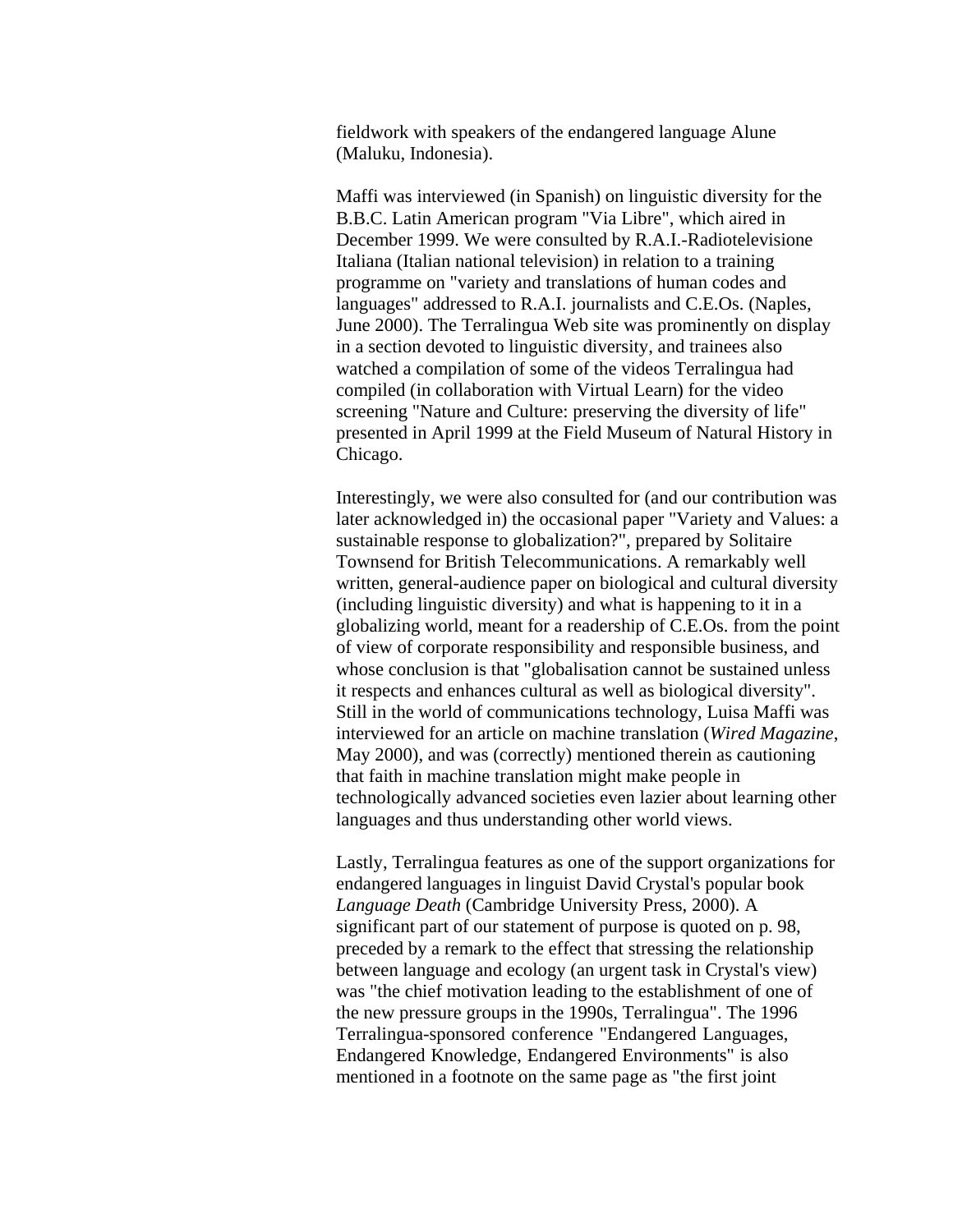meeting on the loss of cultural and biological diversity".

Public outreach. Our Web site and electronic journal have continued to improve in the hands of Dave Harmon and Anthea Fallen-Bailey, respectively. As mentioned above, the Web site has won accolades as "perhaps the best" in our field. We plan to keep it that way and better! - although Dave certainly deserves some longdue help to continue to accomplish what he has admirably achieved so far through single-handed efforts. We are seeking a volunteer with webmaster skills to aid Dave in this task. As for *Langscape*, we started distributing it in .pdf format, which was a vast improvement in terms of looks and ease of electronic transmission. This format should also allow us to give the magazine a "face lift" by redesigning its front page and including our logo on it. We have continued to receive compliments for content (thanks, Anthea!), although in response to some concerns about growing size of the electronic document we're planning to "shed some pounds" and give you a slimmer, more agile publication with more focused attention on Terralingua activities and to general research and policy developments in our field. This very issue begins this new trend. We welcome your feedback on this matter: is this the direction in which you would like *Langscape* to go?

Among other activities aimed at reaching the general public, it bears mentioning that in March 2000 Terralingua and Virtual Learn presented an expanded version of the 1999 "Nature and Culture" screening at the Smithsonian Institution's National Museum of Natural History in Washington, D.C., as a part of the city-wide Environmental Film Festival. This event was widely publicized and well attended, and generated enthusiastic reactions and an animated question-and answer session between attendees and Luisa Maffi, acting as commentator. (A shorter version of this screening is scheduled for presentation in November in the Department of Integrative Biology at University of California at Berkeley, as part of a talk series focused on coevolution - in this case, coevolution of nature and culture).

Research publications. We are also expanding our reach with our own publications and the publication ventures we're involved in. Beside a wealth of articles by Board members, the past year saw several of us at work on, or launching, major books in our field. Topping the list is Tove Skutnabb-Kangas's magnum opus *Linguistic Genocide in Education - or worldwide diversity and human rights?* (Lawrence Erlbaum, 2000). At nearly 800 pages, with an astonishing wealth of tables and boxes, this must surely be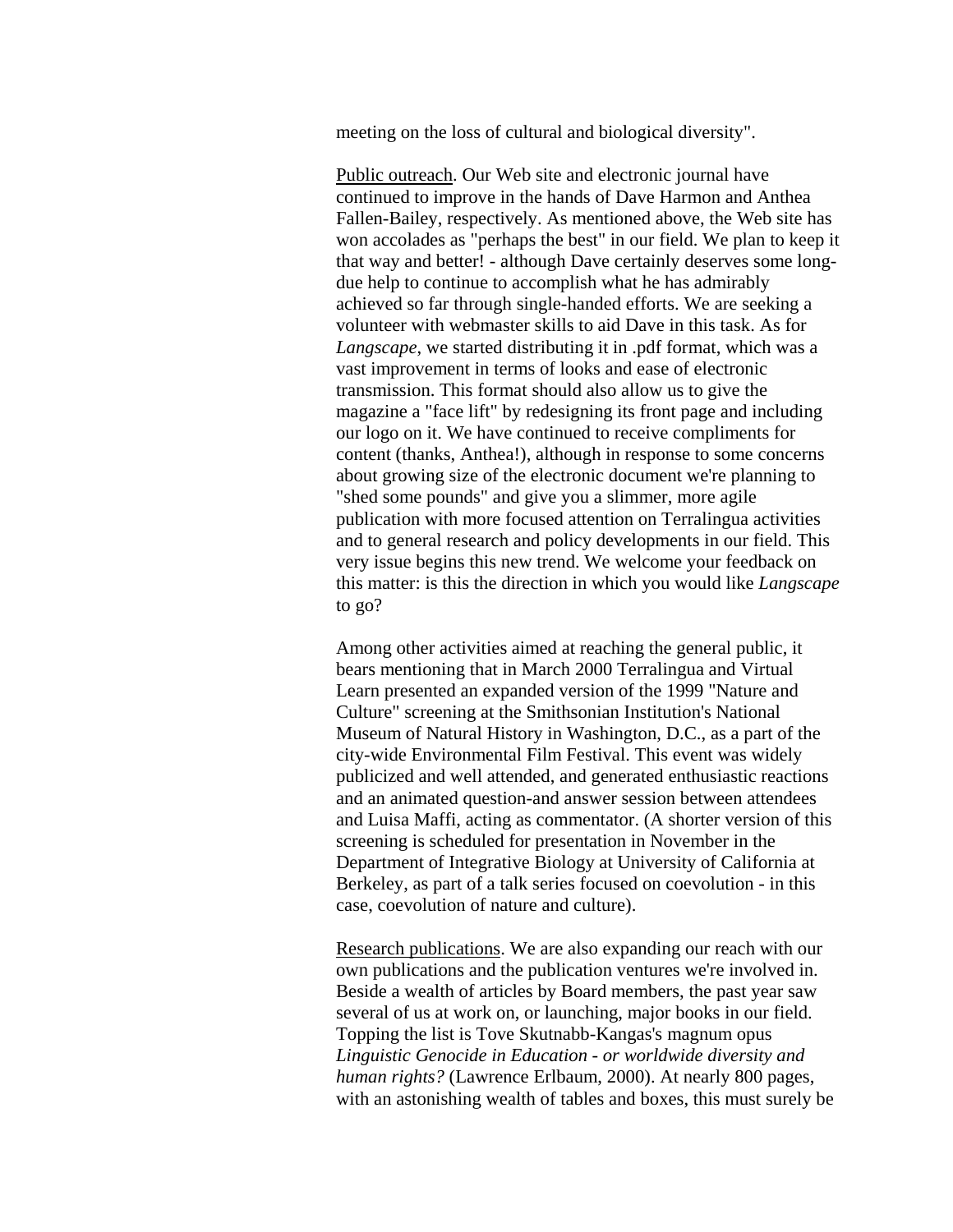the most comprehensive treatment ever of the topic of linguistic human rights, especially in education. Also worth mentioning is the volume *Rights to Language: equity, power, and education*  (Lawrence Erlbaum, 2000), edited by Terralingua member Robert Phillipson, a tribute to Tove Skutnabb-Kangas on her sixtieth birthday. Sakej Henderson and Marie Battiste published *Protecting Indigenous Knowledge and Heritage: a global challenge* (Purich Publication, 2000), and Battiste also edited *Reclaiming Indigenous Voice and Vision* (University of British Colombia Press, 2000). Dave Harmon completed his manuscript *In Light of Our Differences: how diversity in nature and culture makes us human*, now under review for publication. Maffi was at work on two edited volumes: *On Biocultural Diversity: linking language, knowledge and the environment*, based on the "Endangered Languages" conference mentioned above, to be published by Smithsonian Institution Press in Spring 2001; and (with Thomas Carlson), *Ethnobotany and Conservation of Biocultural Diversity*, based on the session by the same title the editors organized last year at the International Botanical Congress in St. Louis, Missouri, soon to be submitted for publication.

In addition, Tove became series editor of the new book series "Multilingualism and Linguistic Diversity" with the Dutch publisher Swets & Zeitlinger. The first book in the series, by Rob Amery, *Warrabarna Kaurna! Reclaiming an Australian Language*, was published in July 2000. (Tove welcomes relevant manuscript submissions!). Maffi became international advisor to the new peerreviewed electronic journal *Diversity*, which will focus on all aspects of the diversity of life. (For more information about this journal, please contact Maffi).

Linguistic and other human rights. On the front of the linguistic and other human rights of indigenous peoples and minorities, Skutnabb-Kangas has been pursuing cooperation with U.N.E.S.C.O. on the revision of the Draft Universal Declaration of Linguistic Rights and is preparing an article for *Cultural Survival Quarterly* on the topic. Maffi has continued to speak on rights to language and knowledge as part of indigenous peoples' cultural heritage (including at a session on indigenous intellectual property rights at the 1999 meeting of the American Anthropological Association) and is also preparing a related article for *Cultural Survival Quarterly*. This journal reaches a vast audience of cultural advocates and advocacy grassroots organizations, so that these articles should help put an increasing accent on language issues within human rights circles. Marie Battiste contributed to the development of Mi'kmaq Research Principles and Protocols for the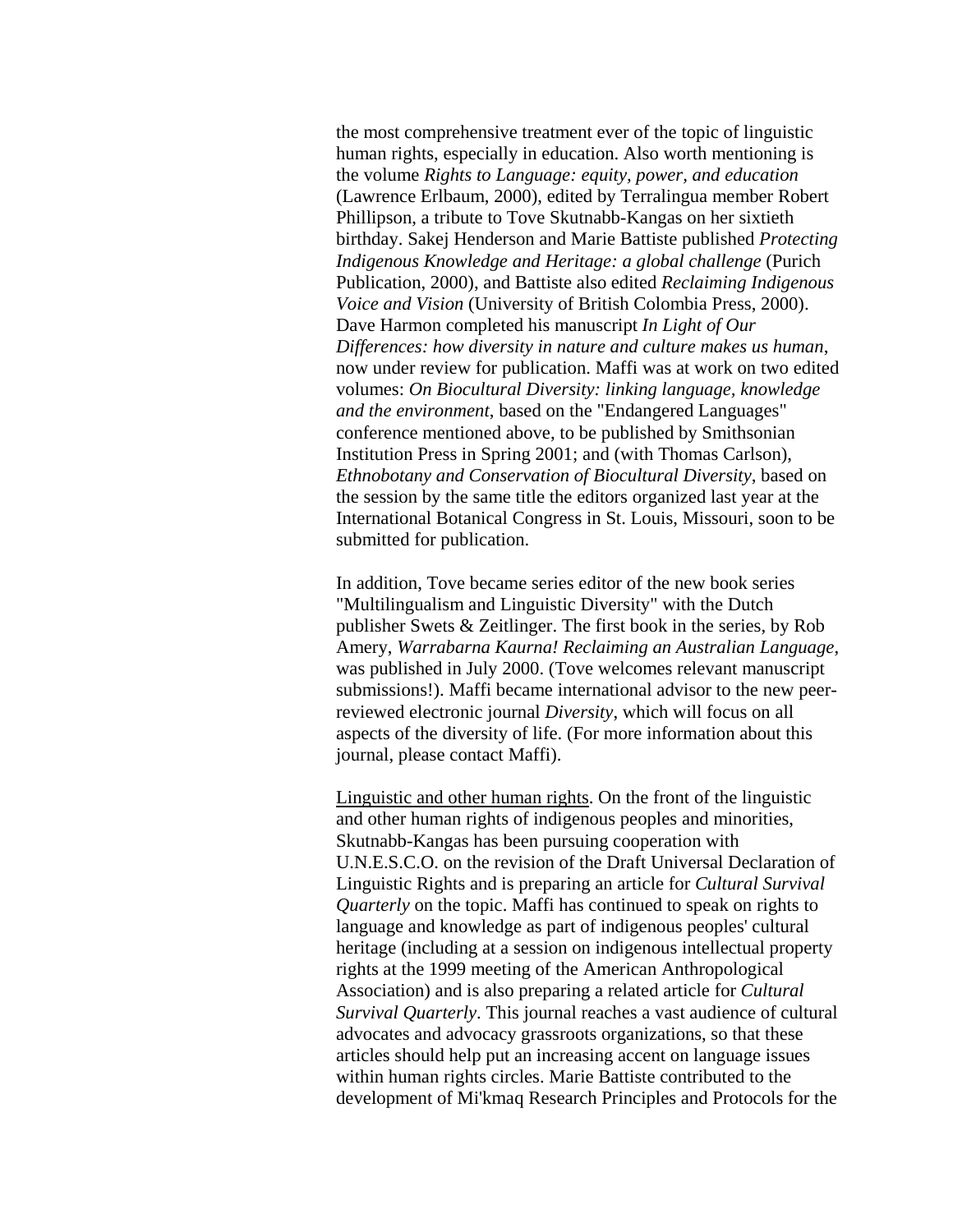Mi'kmaq Grand Council in the Atlantic provinces of Canada. These shall attempt to protect indigenous knowledge and heritage from unwanted appropriation and misuse. Battiste was also selected as Co-chair of the Seminar on the Draft Principles and Guidelines for the Protection of the Heritage of Indigenous People, held at the U.N. in Geneva February 28-March 1, 2000. The Final Report of the seminar is available as U.N. document no. E/CN.4/Sub.2/2000/26, which includes the final version of the draft principles and guidelines, now under examination by the Subcommission on Human Rights.

Conservation research and policy. On the policy front, this year we brought to near completion the project on which we have been collaborating with the World Wide Fund for Nature (W.W.F.) International since 1998. This project involved cross-mapping the world's ethnolinguistic groups onto the W.W.F. map of the "Global 200" conservation-priority ecoregions and in preparing the W.W.F.-T.L. report "Indigenous and Traditional Peoples of the World and Ecoregion-Based Conservation: an integrated approach to conserving the world's biological and cultural diversity", also including guidelines for W.W.F. partnerships with indigenous peoples in biodiversity conservation. Terralingua co-ordinated the mapping project, which was realized by a number of collaborators and then brought together by Manuel Lizarralde and Anne Lott at Connecticut College in New London, Connecticut.

The mapping aimed to show the overlap of the locations of ethnolinguistic groups (mostly indigenous and tribal peoples) and the Global 200 ecoregions, to stress the importance for a conservation organization such as W.W.F. to work in partnership with indigenous peoples in those ecoregion where such overlap is found. The results of the cross-mapping could not be more convincing: out of 233 priority ecoregions, 225 have ethnolinguistic groups living in them, for a total of 4,635 groups, or 67% of a world total of 6,867 ethnolinguistic groups!

The map was officially presented for the first time last July at the W.W.F. stand at the World Expo. 2000 in Hanover, Germany. You can view two photographs of this event, showing the map, on our Web site, and read the executive summary of the report (also included in this issue of *Langscape* for your convenience), as well as a brief paper based on the report that was presented, also in July, at the Cultures and Biodiversity Congress 2000 in Kunming, Yunnan, People's Republic of China. The full text of the report is under final revision and will be published by W.W.F., along with a small version of the map. In the longer term, W.W.F. hopes to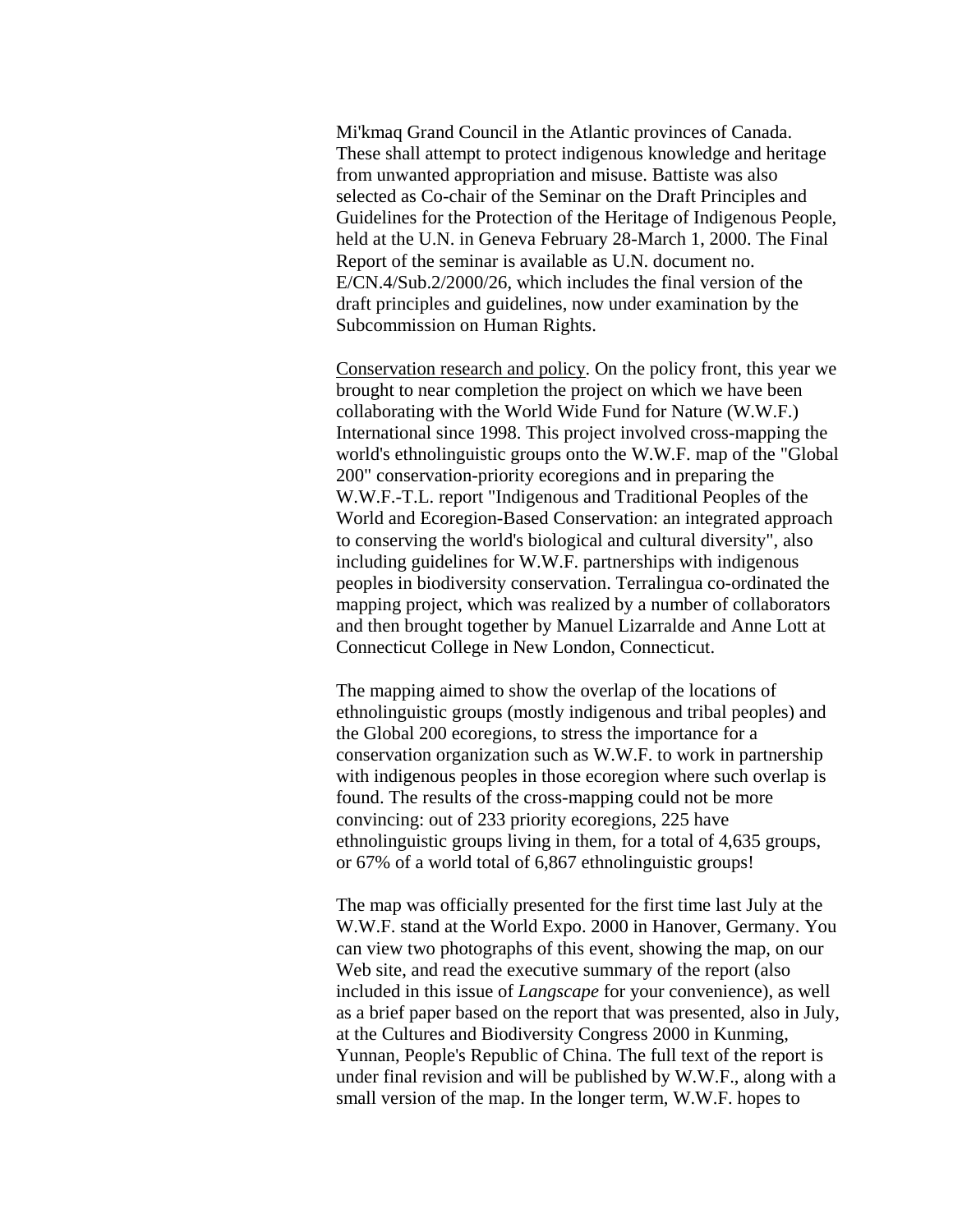produce a whole kit including a CD-ROM in addition to the report and map. We will keep you posted as these documents and materials become available.

Still in the domain of conservation, Dave Harmon has continued to champion the cause of cultural (including linguistic) diversity in his field of parks and protected areas, including at the 4th. Science and Management of Protected Areas Conference in Waterloo, Ontario, Canada (May 2000).

Last year, Gary Martin founded The Global Diversity Foundation (G.D.F.) in the United Kingdom, with the goal to document, monitor and promote agricultural, biological and cultural diversity around the world, particularly through participatory training and research. As Gary explains in the G.D.F. announcement reproduced in this issue of *Langscape*, the Foundation is launching an international program of research, training and action that will focus on the challenges facing agricultural, biological and cultural diversity and seek practical solutions to these challenges. G.D.F. activities will be highly complementary with those of Terralingua, and we can anticipate close collaboration to develop between these two organizations.

Documenting linguistic diversity and supporting language revitalization. We have also been involved in research projects aimed at documenting linguistic diversity and supporting language revitalization. Skutnabb-Kangas is collaborating with U.N.E.S.C.O. on the World Languages Project, an extensive survey that aims to produce an up-to-date assessment of the state of the world's languages. At the Native American Language Center, University of California at Davis, Martha Macri has continued to work on language revitalization with students and several local Native American communities and to contribute to "Breath of Life, Silent No More", a workshop for Native Americans working on their languages, who come from communities with no or very few speakers of the ancestral languages. (The workshop is directed by Prof. Leanne Hinton at the University of California, Berkeley). Anvita Abbi was offered a visiting professorship at the Max Plank Institute in Germany to help establish a data bank on some of the tribal languages of India on which she has been working. As you probably know, many of our Advisory Panel members also are at the forefront of this kind of research, as well as of language support activities on all continents.

Biocultural diversity research. Our focus on biocultural (including